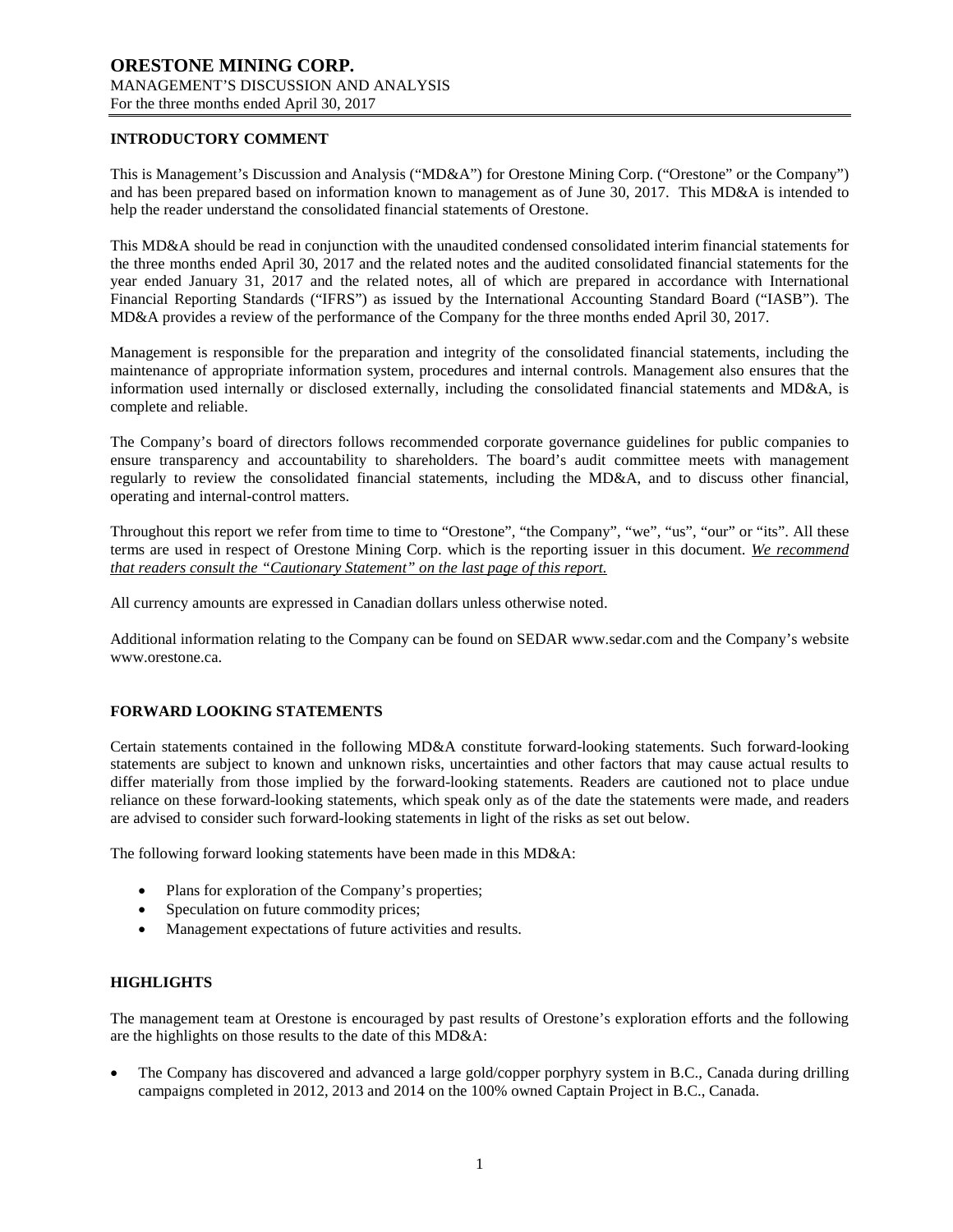• The Company has 75 line kilometers of geophysics and 58 drill sites approved on the Captain Project by the BC Ministry of Energy and Mines.

### **OUTLOOK**

The Company has planned exploration programs and continues to have field and data reviews of all its properties to assist the Company's determination of the best course of action for each of them.

### **DESCRIPTION OF BUSINESS AND OVERALL PERFORMANCE**

Orestone Mining Corp. is a mineral exploration company incorporated on April 30, 2007 and subsequently listed on the TSX Venture Exchange under the trading symbol "ORS" on March 11, 2008. To date the Company has focused on gold and copper/gold projects in the Quesnel Terrane of British Columbia.

The Company actively evaluates potential joint ventures, mergers, and acquisitions in search of opportunities to acquire significant new mineral properties.

During the three months ended April 30, 2017, the Company continued to carefully manage its cash and corporate overhead.

### **RESULTS OF OPERATIONS - MINERAL PROPERTIES**

To best understand Orestone's financial results, it is important to gain an appreciation for the significant events, transactions and activities which occurred on its mineral properties during and subsequent to the reporting period. These are summarized below.

#### **Captain Property**

The Captain Property and surrounding lands contain many airborne magnetic-high anomalies on ground previously worked by Placer Dome, Noranda and several junior resource companies during 1989 to 1996. Numerous airborne magnetic-high targets in the Quesnel Terrane are known to be related to underlying intrusions important for their relationship with copper-gold porphyry deposits such as Thompson Creek Metals' Mt. Milligan deposit immediately north of the Captain Property. Induced polarization ("IP") surveys over the airborne magnetic highs are a key method of identifying drill targets on the largely overburden covered Captain Property. Between 2008 and 2010, the Company undertook geochemical sampling, induced polarization and ground magnetic surveys, and limited percussion and diamond drilling. Detailed results are filed on Sedar.

In August, 2011, Orestone completed an IP/Resistivity and ground magnetics survey that consisted of a total of 30 kilometers of survey in six lines spaced 400 meters apart and was designed to expand upon previous geophysical surveys along logging roads. The objective of the survey was to better define the potential for copper-gold sulphide mineralization in the area surrounding diamond drill hole 09-05 which encountered potassic-altered volcanic and intrusive rocks. This vertical drill hole reached a depth of 137 meters with the last 3.1 meters encountering mineralized breccia grading 0.21 per cent copper and 0.35 grams per tonne (g/t) gold.

The results of the survey completed by Peter E. Walcott & Associates show three separate IP chargeability anomalies that flank magnetic high anomalies. The IP anomalies have widths of 1,000 meters or more that remain open, thus have yet to be fully outlined. The principal IP chargeability anomaly in the central portion of the survey area currently measures 1,000 meters by more than 4,000 meters and corresponds with a resistivity high. This coincident chargeability and resistivity high area is located on the western flank of a magnetic high interpreted to be a magnetitebearing intrusive measuring 1,000 to 2,000 meters wide and in excess of five kilometers in strike length. This geophysical signature covering the central IP/resistivity high target on the Captain project is similar in nature to the geophysical signature of the MBX copper-gold deposit at Mt. Milligan. The geophysical report by Peter E. Walcott &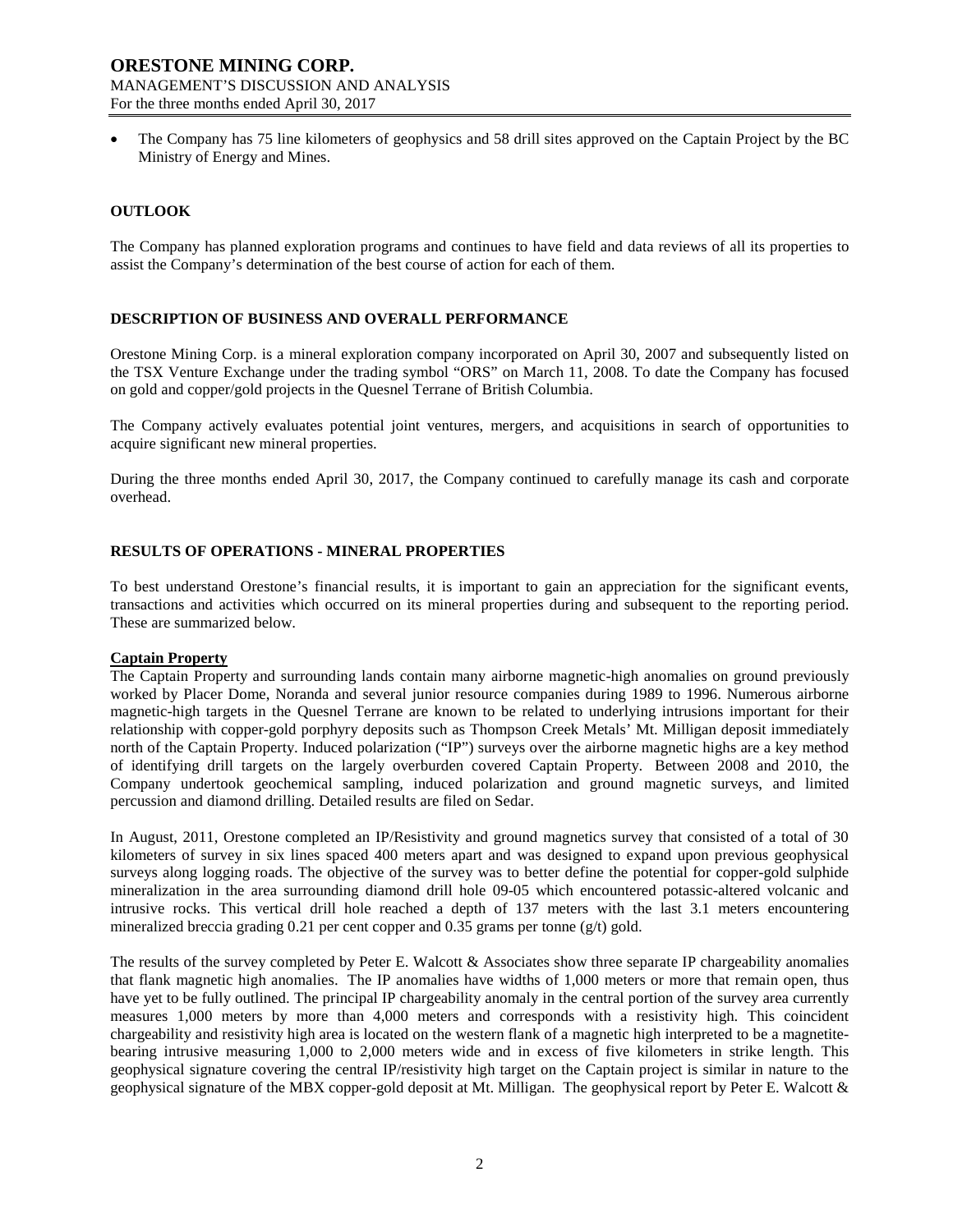Associates also recommends additional work to define anomalies that are located to the east and west of the current grid area.

In December of 2011, the Company initiated a diamond drilling program that was completed in January 2012. The drill program consisted of 4 holes totaling 1,275 meters with the objectives to test the previously described anomalies. Overburden depth from all the drill holes was relatively uniform, averaging 45 meters, which is consistent with overburden depth from the previous drill hole 09-05 The best results from the drilling are found in drill hole C11-01 that consisted of 0.23 g/t gold and 0.03% copper over 87 meters that included 0.298 g/t gold and 0.09% copper over 43 meters.

The drill program was successful in confirming the presence of copper and gold mineralization within a sequence of altered rocks consistent with that found in economic copper-gold porphyry systems. To confirm the presence of favorable alteration, a suite of samples from three holes were sent out for petrographic analysis. The results of this study support the Company`s interpretation that the alteration pattern from the drilling is indicating potential for economic mineralization and that more drilling is warranted.

In the fourth quarter of 2012, the Company completed 912.8 metres of diamond drilling in three holes in the East Mag or Admiral Target Area.

Vertical Hole C12-05 located 100 meters west of C11-01 was drilled to depth of 550.17 metres. The hole intersected bedrock at 63.7m; from 63.7m-150m sericite-carbonate altered volcanic rocks with 1-5% pyrite and minor chalcopyrite (copper mineral) were intersected; from 150m-550m moderate to strong potassic feldspar-actinolitebiotite and sericite-carbonate altered volcanics and monzonite porphyry dykes with finely disseminated magnetitepyrite-chalcopyrite and blebby chalcopyrite and finely disseminated chalcopyrite in potassic feldspar altered veins and flooded zones. Magnetite is disseminated throughout and is associated with zones of pervasive, felted secondary actinolite-biotite. The above described four hundred meter mineralized intercept of finely disseminated and locally coarse blebby chalcopyrite increases in intensity down hole and remains open at depth.

Hole C12-05 returned two significant intervals of strong gold mineralization; the upper zone grading 0.65 g/t gold and 0.06% copper (on an uncut basis) over 118.8 meters and the lower zone grading 0.41 g/t gold and 0.07% copper (on an uncut basis) over 164.6 meters. The mineralization in hole C12-05 remains open to depth and analytical results are tabled below.

| <b>Hole C12-05</b> | From/To     | Length   | Copper    | Gold        |
|--------------------|-------------|----------|-----------|-------------|
|                    | (meters)    | (meters) | (percent) | grams/tonne |
| Upper zone         | 88.1-206.9  | 118.8    | 0.06      | 0.65        |
| Incl.              | 152.1-161.2 | 9.1      | 0.27      | 6.46        |
| Lower zone         | 377.6-542.2 | 164.6    | 0.07      | 0.41        |
| Incl.              | 499.5-505.6 | 6.1      | 0.51      | 4.45        |
| Upper zone $*$     | 88.1-206.9  | 118.8    | 0.06      | 0.30        |
| Lower zone*        | 377.6-542.2 | 164.6    | 0.07      | 0.32        |

\*High Gold Values Cut to 1.6 g/t

In January of 2013, the Company conducted a detailed 130 kilometer ground magnetic survey that was completed in February 2013. The magnetic survey was designed to define the magnetic anomaly within the area of the recent drill discovery of significant gold/copper mineralization.

This magnetic survey was successful in in identifying new magnetic anomalies. Drilling conducted in late 2012 intercepted disseminated gold-copper mineralization associated with magnetic monzonite dyke swarms and strong potassic alteration conforming to the classic alkalic porphyry model. The data generated from the magnetic survey has defined the size and shape of the magnetic targets which are also related to moderate IP chargeability highs in excess of 10mV/V (millivolts/volts). Combined, this data has defined compelling drill targets which will allow future drilling efforts to focus on the magnetite/gold association.

The survey on the West Mag target area outlined three large magnetic highs over a northwesterly trending area measuring 2500m x 5000m, the largest and most significant, T9 measures 1000m x 4000m with a northwesterly strike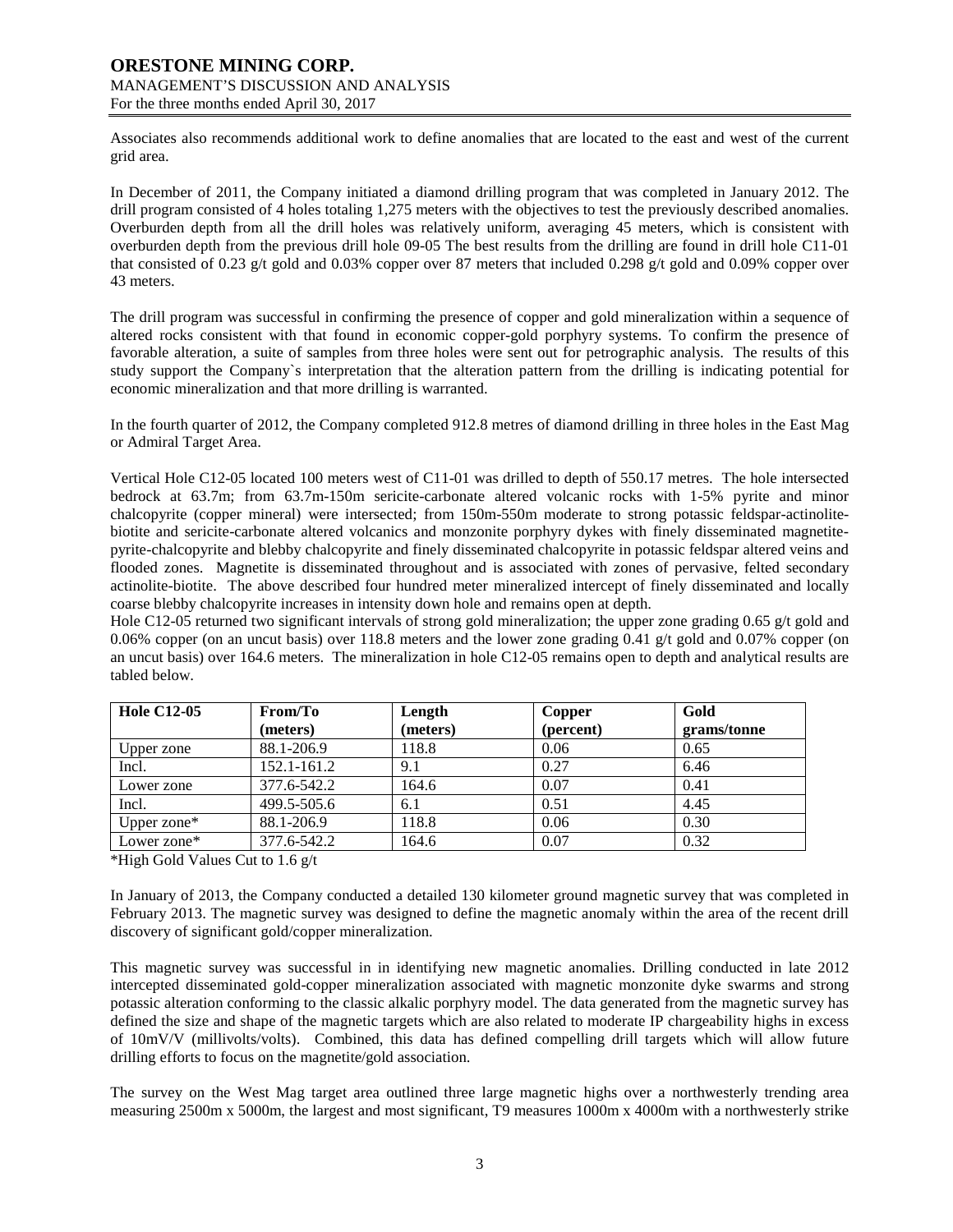length. These large targets lay four kilometeres to the west of the Admiral target. It is believed they represent magnetite-potassic alteration and magnetic monzonite intrusives.

In July 2013, the Company completed a drilling campaign that consisted of three diamond drill holes totaling 642 meters. Holes C13-01 and C13-02 were drilled 400 metres respectively NW and SE of significant potassic alteration and copper gold mineralization intersected in previous holes C12-05 and C11-01. Hole C13-03 was drilled in the center of the Admiral target, a large magnetic high measuring 1000 metres by 1500 metres located 800 metres north of holes C12-05 and C11-01.

Hole C13-03 intersected an unaltered and un-mineralized post mineral alkalic gabbro dyke from the bedrock contact at 78.9m to 280.0m. At a depth of 204.9m to 207.9m a xenolith fragment of highly potassic-sericite altered monzonite porphyry was intersected which assays 0.226% copper and 1.90 g/t gold over three metres. The post mineral dyke is situated in the centre of the magnetic high and it is interpreted to measure  $50 - 100$  metres in thickness and 1000 meters in strike length and the xenolith fragment or rafted block is thought to have been transported from immediate adjacent rocks.

Hole 13-02 was drilled at an Azimuth of -70 NE across a strong magnetic anomaly and intersected two sections of potassic-sericite altered volcanic and monzonite dykes separated by a section of post mineral andesite dykes. The first mineralized and altered dyke was intersected from 32.4m to 66.4m for an interval of 34m with an average grade of 0.073% copper and 0.20 g/t gold while the second altered and mineralized dyke was intersected from 121.3m to 170.1m for an interval of 48.8m with an average grade of 0.055% copper and 0.35 g/t gold.

Hole C13-01 intersected intensely quartz-sericite-pyrite altered volcanics on the south margin of the Admiral target averaging 183 ppm Cu and 52 ppb Au.

The Company now has all permits in place to facilitate 75 line kilometers of geophysics with 58 sites approved for drilling.

# **Todd Property**

The Todd Creek property is located in northwest British Columbia, approximately 35 kilometers northeast of the town of Stewart.

On April 30, 2010, Orestone signed the Todd Creek Joint Venture Agreement with Goldeye Explorations Limited and Polar Star Mining Corporation and became the Manager of the Joint Venture, in which the Company held a 51% interest.

On December 15, 2015 the Company sold its interest in the Todd Creek to Millrock Resources Inc. ("Millrock"). Millrock purchased a 100% royalty-free interest in the Todd Creek Joint Venture for C\$100,000 (of which \$35,100 is paid to Geofine to satisfy prior obligations) cash and 888,889 Millrock common shares distributed on a pro-rata basis according to the joint venture ownership (Goldeye Explorations Limited – 24.5%, Revelo Resources Corp. – 24.5%, and Orestone Mining Corp. – 51%). The Company's portion received was \$33,500 and 453,333 shares of Millrock.

# **QUALIFIED PERSON**

The technical information reported in this MD&A has been reviewed and approved by Mr. Ross Zawada P. Geo., the Company's Exploration Manager. Mr. Zawada is a Professional Geoscientist and member of the Professional Engineers and Geoscientist Association of British Columbia (APGEBC) and a qualified person as defined by NI 43- 101.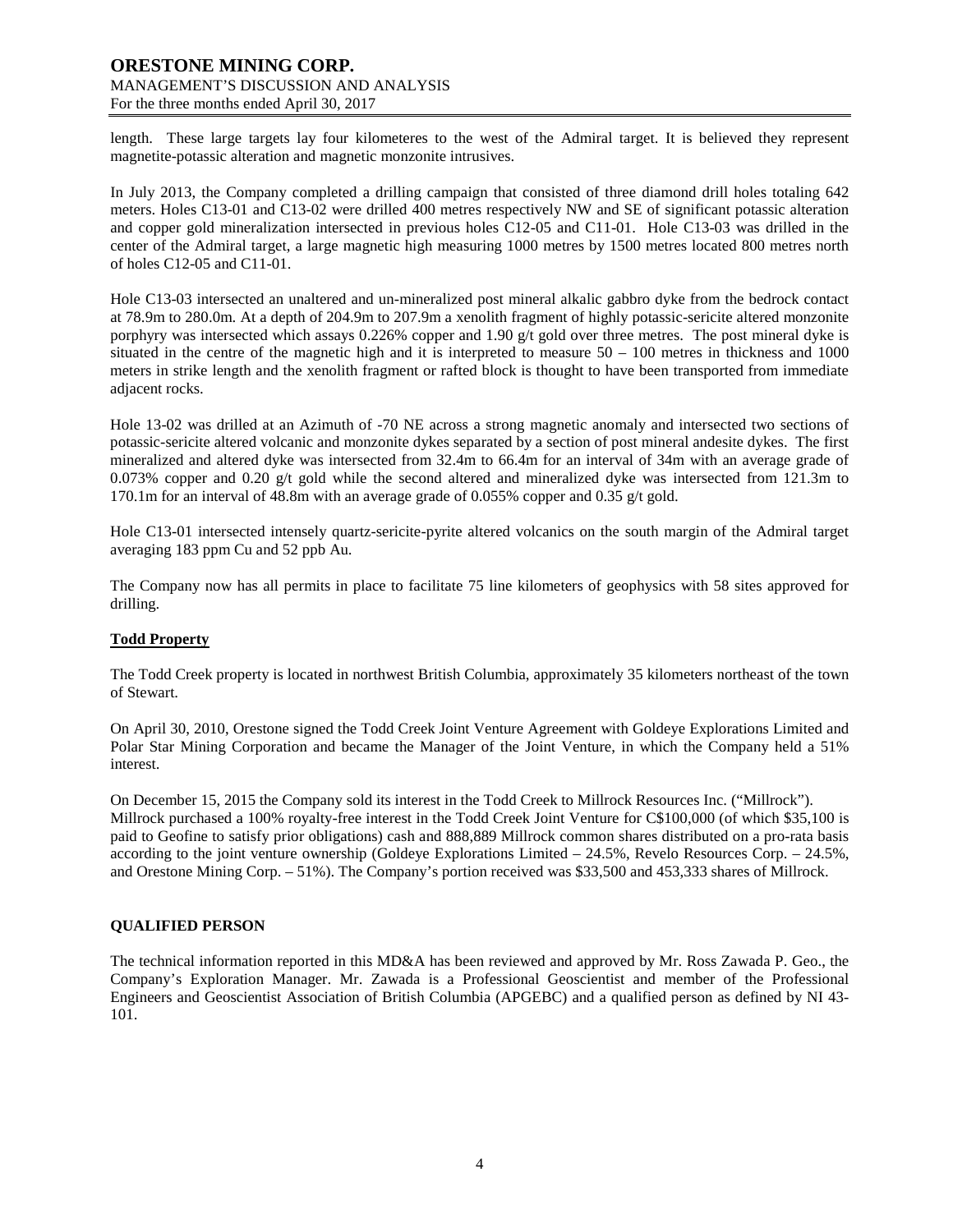# **IMPAIRMENT OF LONG-LIVED ASSETS**

The Company completed an impairment analysis as at April 30, 2017, which considered the indicators of impairment in accordance with IFRS 6, "Exploration for and Evaluation of Mineral Resources," and IAS 36, "Impairment of Assets". Management concluded that no impairment charge was required because:

- there have been no significant changes in the legal factors or climate that affects the value of the properties;
- all property rights remain in good standing;
- there have been no significant changes in the projections for the properties;
- the Company intends to continue its exploration and development plans on its properties.

### **RISKS AND UNCERTAINTIES**

Below are some of the risks and uncertainties that the Company faces.

#### *Industry*

The Company is engaged in the exploration of mineral properties, an inherently risky business. There is no assurance that a mineral deposit will ever be discovered and economically produced. Most exploration projects do not result in the discovery of commercially mineable ore deposits. If market conditions make financings difficult, it may be difficult for the Company to find joint venture partners. The Company may be unsuccessful in identifying and acquiring projects of merit.

#### *Mineral resource estimates*

The estimation of reserves and mineralization is a subjective process and the accuracy of any such estimates is a function of the quality of available data and of engineering and geological interpretation and judgment. No assurances can be given that the volume and grade of reserves recovered and rates of production will not be less than anticipated.

#### *Gold and metal prices*

The price of gold is affected by numerous factors including central bank sales, producer hedging activities, the relative exchange rate of the U.S. dollar with other major currencies, supply and demand, political, economic conditions and production levels. In addition, the price of gold has been volatile over short periods of time due to speculative activities. The prices of other metals and mineral products that the Company may explore have the same or similar price risk factors.

### *Cash flows and additional funding requirements*

The Company currently has no revenue from operations. If any of its exploration programs are successful and optionees of properties complete their earn-in, the Company would have to provide its share of ongoing exploration and development costs in order to maintain its interest or be reduced in interest or to a royalty interest. Additional capital would be required to put a property into commercial production. The sources of funds currently available to the Company are equity capital or the offering of an interest in its projects to another party. Current economic conditions have limited the Company's ability to access financing through equity markets and this has created significant uncertainty as to the Company's ability to fund ongoing operations for the next operating period.

### *Environmental*

The Company's exploration and development activities are subject to extensive laws and regulations governing environment protection. The Company is also subject to various reclamation-related conditions. Although the Company closely follows and believes it is operating in compliance with all applicable environmental regulations,

there can be no assurance that all future requirements will be obtainable on reasonable terms. Failure to comply may result in enforcement actions causing operations to cease or be curtailed and may include corrective measures requiring capital expenditures. Intense lobbying over environmental concerns by NGOs has caused some governments to cancel or restrict development of mining projects. Current publicized concern over climate change may lead to carbon taxes, requirements for carbon offset purchases or new regulation. The costs or likelihood of such potential issues to the Company cannot be estimated at this time.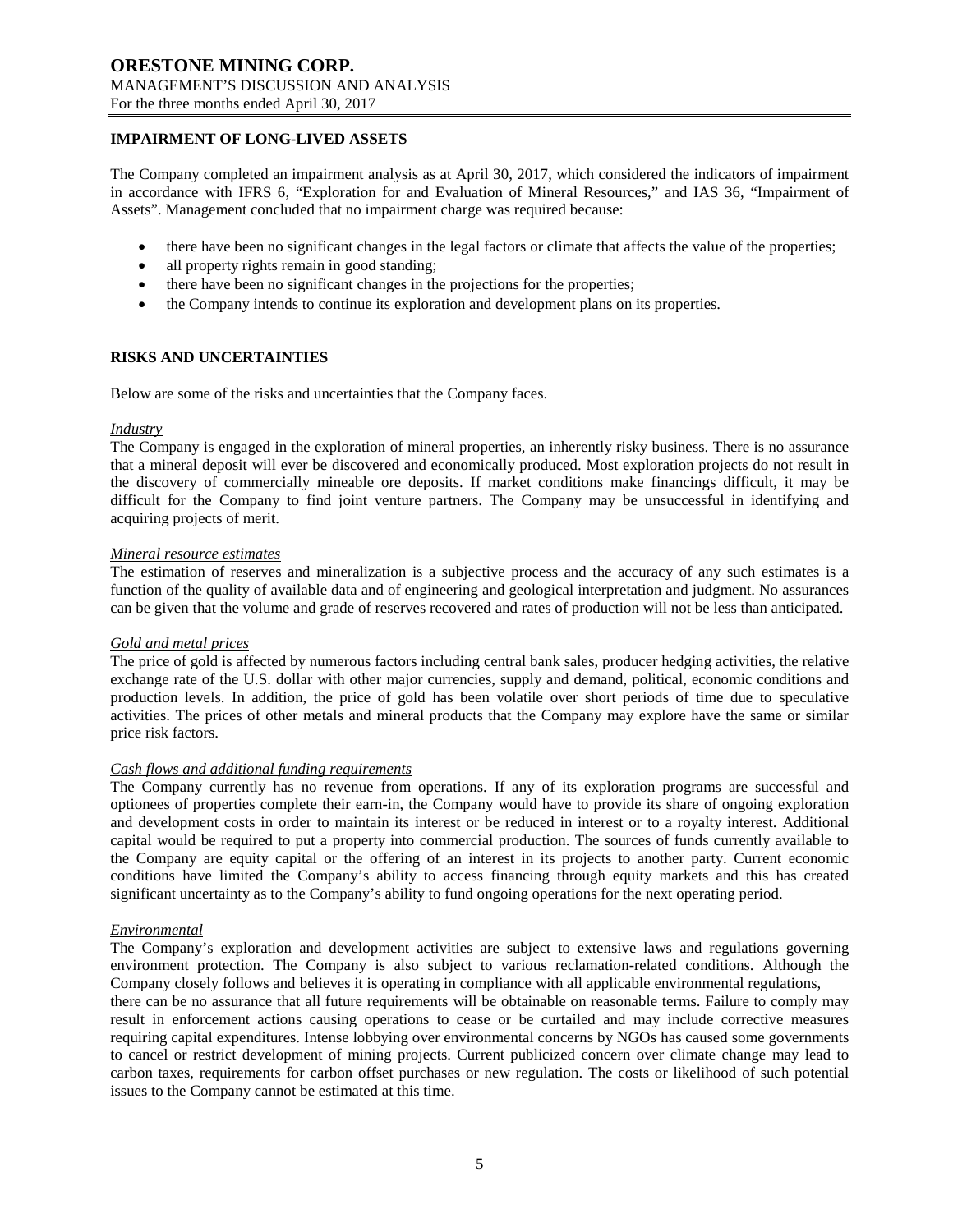### *Laws and regulations*

The Company's exploration activities are subject to extensive federal, provincial, state and local laws and regulations governing prospecting, development, production, exports, taxes, labour standards, occupational health and safety, mine safety and other matters in all the jurisdictions in which it operates. These laws and regulations are subject to change, can become more stringent and compliance can therefore become more costly. The Company applies the expertise of its management, advisors, employees and contractors to ensure compliance with current laws.

### *Title to mineral properties*

While the Company has investigated title to its mineral properties, this should not be construed as a guarantee of title. The properties may be subject to prior unregistered agreements or transfers and title may be affected by undetected defects. Unresolved native land claim issues in Canada may affect its properties in this jurisdiction in the future.

### *Possible dilution to present and prospective shareholders*

The Company's plan of operation, in part, contemplates the financing of its business by the issuance of securities and possibly, incurring debt. Any transaction involving the issuance of previously authorized but unissued shares of common stock, or securities convertible into common stock, would result in dilution, possibly substantial, to present and prospective holders of common stock. The Company may seek joint venture partners to fund in whole or in part exploration projects. This dilutes the Company's interest in properties. This dilution is undertaken to spread or minimize the risk and to expose the Company to more exploration plays. However, it means that any increased market capitalization or profit that might result from a possible discovery would be shared with the joint venture partner. There is no guarantee that the Company can find a joint venture partner for any property.

### *Material risk of dilution presented by large number of outstanding share purchase options and warrants*

At April 30, 2017, there were 2,630,000 stock options outstanding. Directors and officers hold 1,575,000 of the options and 1,055,000 are held by employees and consultants of the Company.

### *Trading volume*

The relatively low trading volume of the Company's shares reduces the liquidity of an investment in its shares.

#### *Volatility of share price*

Market prices for shares of early stage companies are often volatile. Factors such as announcements of mineral discoveries or discouraging exploration results, changes in financial results, and other factors could have a significant effect on share price.

#### *Competition*

There is competition from other mining exploration companies with operations similar to the Company's. Many of the companies with which it competes have operations and financial strength greater than the Company's.

#### *Dependence on management*

The Company depends heavily on the business and technical expertise of its management.

# *Conflict of interest*

Some of the Company's directors and officers are directors and officers of other natural resource or mining-related companies. These associations may give rise from time to time to conflicts of interest. As a result of such conflict, the Company may miss the opportunity to participate in certain transactions.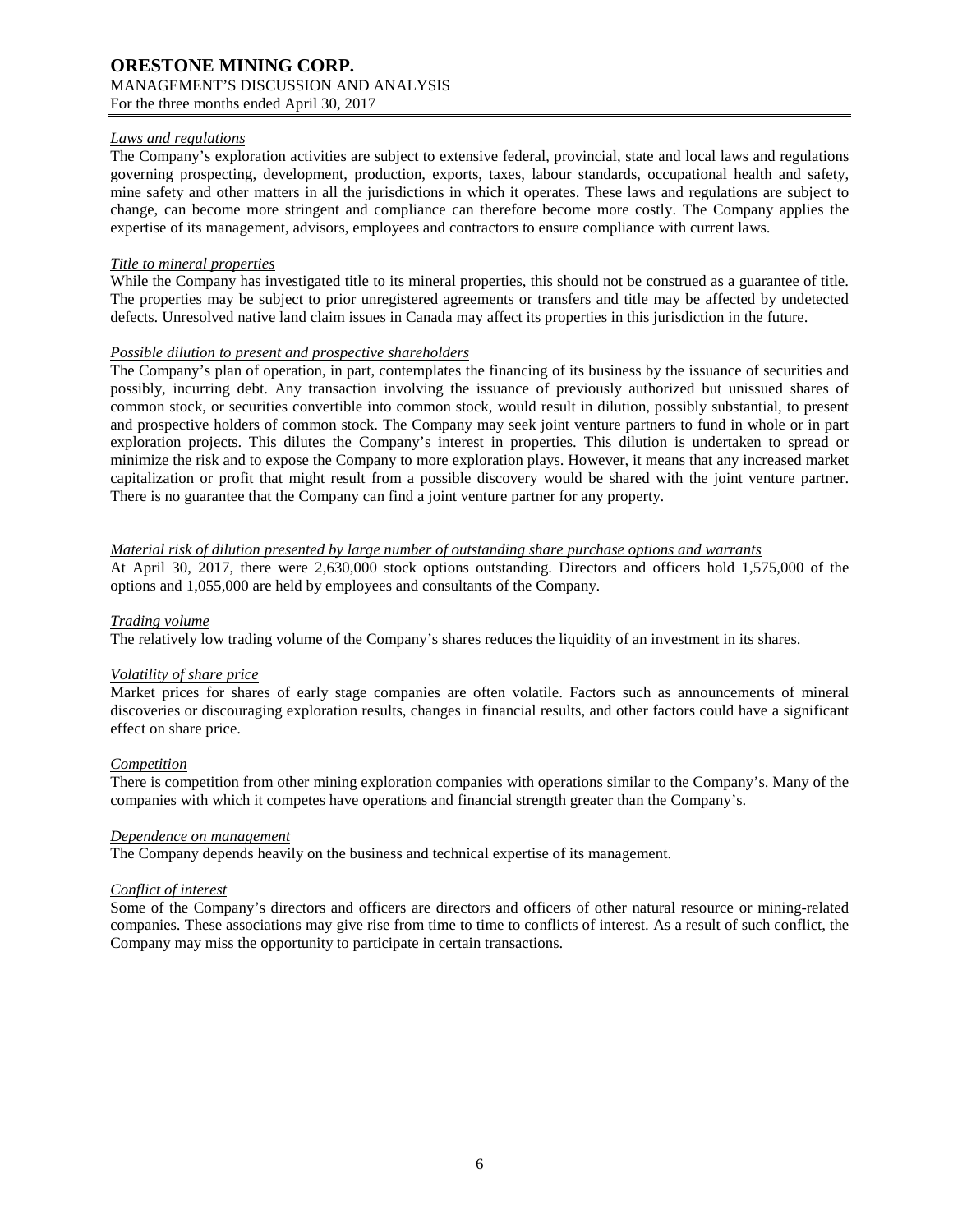# **ORESTONE MINING CORP.** MANAGEMENT'S DISCUSSION AND ANALYSIS

For the three months ended April 30, 2017

# **SUMMARY OF SELECTED ANNUAL FINANCIAL INFORMATION**

|                                                                         | Year ended        | Year ended       |            |
|-------------------------------------------------------------------------|-------------------|------------------|------------|
|                                                                         | January 31, 2017  | January 31, 2016 |            |
|                                                                         | <b>Under IFRS</b> | Under IFRS       | Under IFRS |
|                                                                         | \$                | \$               | \$         |
| Net sales / total revenues                                              |                   |                  |            |
| Income (loss) before discontinued operations and<br>extraordinary items | (99,605)          | (2,526,899)      | (378, 809) |
| Per share basis                                                         | (0.00)            | (0.07)           | (0.01)     |
| Diluted per share basis                                                 | (0.00)            | (0.07)           | (0.01)     |
| Net income or loss, total                                               | (99,605)          | (2,526,899)      | (378, 809) |
| Per share basis                                                         | (0.07)            | (0.07)           | (0.01)     |
| Diluted per share basis                                                 | (0.07)            | (0.07)           | (0.01)     |
| Total assets                                                            | 1,449,168         | 1,522,398        | 4,073,496  |
| Total long-term financial liabilities                                   |                   |                  |            |
| Cash dividends declared per share                                       |                   |                  |            |

# **SUMMARY OF QUARTERLY FINANCIAL INFORMATION**

| Fiscal quarter ended | Revenues*<br>S | <b>Net</b><br>income $(\text{loss})^{**}$ | Loss per share<br>from continuing<br>operations | <b>Net</b><br>comprehensive<br>income (loss) | <b>Net</b><br>income (loss)<br>per share<br>S |
|----------------------|----------------|-------------------------------------------|-------------------------------------------------|----------------------------------------------|-----------------------------------------------|
| $30-Apr-17$          | Nil            | (33,299)                                  | (0.00)                                          | (33,299)                                     | (0.00)                                        |
| $31$ -Jan-17         | Nil            | (33, 497)                                 | (0.00)                                          | (37, 324)                                    | (0.00)                                        |
| $31-Oct-16$          | Nil            | (37, 466)                                 | (0.00)                                          | (37, 414)                                    | (0.00)                                        |
| $31 -$ Jul $-16$     | Nil            | (38, 123)                                 | (0.00)                                          | (28, 746)                                    | (0.00)                                        |
| $30$ -Apr-16         | Nil            | (41,506)                                  | (0.00)                                          | 3,879                                        | (0.00)                                        |
| $31$ -Jan-16         | Nil            | (51, 101)                                 | (0.00)                                          | (2,337,907)                                  | (0.00)                                        |
| $31-Oct-15$          | Nil            | (55,999)                                  | (0.00)                                          | (53, 474)                                    | (0.00)                                        |
| $31 -$ Jul $-15$     | Nil            | (53, 122)                                 | (0.00)                                          | (53,027)                                     | (0.00)                                        |

Revenues exclude interest income.

\*\* Net income (loss) before income taxes.

*Results of operation for the three months ended April 30, 2017 compared to the three months ended April 30, 2016:* For the quarter ended April 30, 2017 the Company recorded a net comprehensive loss of \$33,299 (loss per share - \$0.00) compared to net income of \$3,879 (earnings per share - \$0.00) in the first quarter of fiscal 2016.

During the three months ended April 30, 2017, the Company incurred \$33,299 (2016 - \$41,506) in general and administrative expenses, of which \$Nil (2016 - \$113) relates to non-cash depreciation. Excluding the non-cash items, the Company's general and administrative expenses amounted to \$33,299 compared to 2016's \$41,393, a decrease of \$8,094. The decrease was primarily due to in office and miscellaneous expenses of \$9,198 due to a decrease in rent and miscellaneous office expenses. Other administrative expenditures varied over the period but the overall effect of these variances was not material.

During the three months ended April 30, 2017, the Company spent \$7,670 in exploration costs compared to \$Nil exploration costs incurred in same period in fiscal 2017.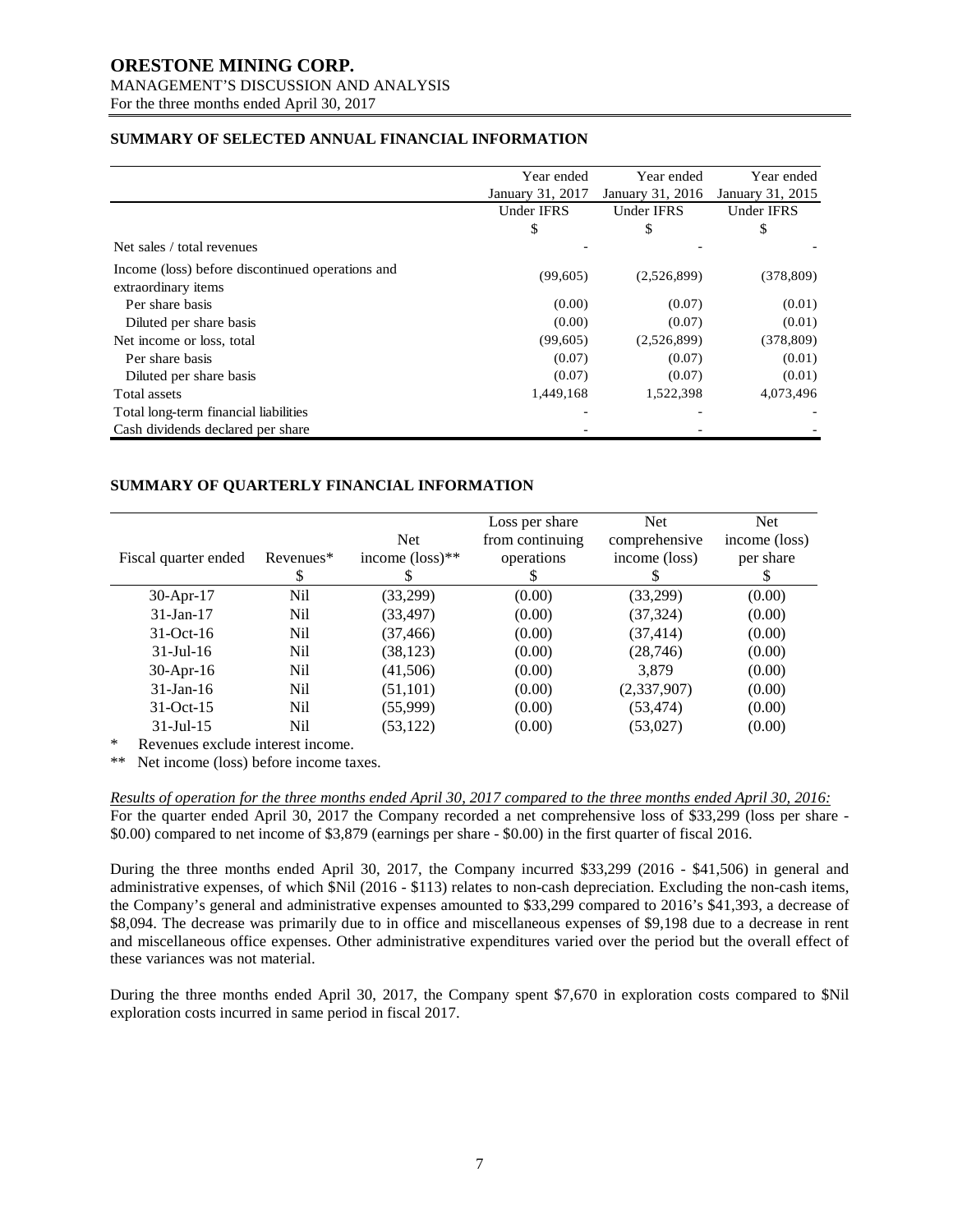# **LIQUIDITY AND CAPITAL RESOURCES**

At April 30, 2017, the Company had current assets of \$22,901 and current liabilities of \$107,452 (January 31, 2017 - \$35,097 and \$78,679 respectively). Working capital deficiency was \$84,551 (January 31, 2017 – \$43,582). Cash and cash equivalents totaled \$16,268 as at April 30, 2017, an increase of \$14,783 from \$1,938 as at January 31, 2017. The increase was a result of (a) \$22,453 received from accounts receivable offset by other operating expenses including changes in working capital, and (b) \$7,670 (2016 - \$Nil) spent on the Company's mineral properties and property, plant and equipment.

The Company has obligations pursuant to option agreements it has entered into. The Company has no contractual commitments to satisfy these obligations, however it would forfeit any interest it may have earned to that date should it decide not to satisfy these obligations. Detailed terms of those agreements and the obligations are included in the financial statements.

Management estimates that the current cash position and future cash flows from warrants and options will be sufficient for the Company to carry out its anticipated exploration and operating plans through the end of its fiscal 2018.

There may be circumstances where, for sound business reasons, a reallocation of funds may be necessary in order to the Company to achieve its stated business objectives.

# **OFF BALANCE SHEET ARRANGEMENTS**

The Company has no off-balance sheet arrangements that would potentially affect its operations or financial condition of the Company.

### **OUTSTANDING SHARE DATA**

#### Common Shares

The authorized share capital of the Company consists of an unlimited number of common shares without par value.

|                  | <b>Number of common shares</b><br>issued and outstanding | <b>Share Capital Amount</b> |
|------------------|----------------------------------------------------------|-----------------------------|
| January 31, 2016 | 37.772.233                                               | \$6,148,828                 |
| January 31, 2017 | 37.772.233                                               | \$6,148,828                 |
| April 30, 2017   | 37,772,233                                               | \$6,148,828                 |

### Stock options

The Company has adopted an incentive share option plan for its directors, officers, employees and consultants under which the Company may gran options to acquire a maximum number of common shares equal to 10% of the total issued and outstanding common shares of the Company.

As at April 30, 2017, the Company had a total of 2,630,000 options outstanding with exercise prices ranging from \$0.10 to \$0.15 expiring between October 26, 2017 and October 8, 2018. If all the remaining outstanding options were exercised, the Company's available cash would increase by \$355,750.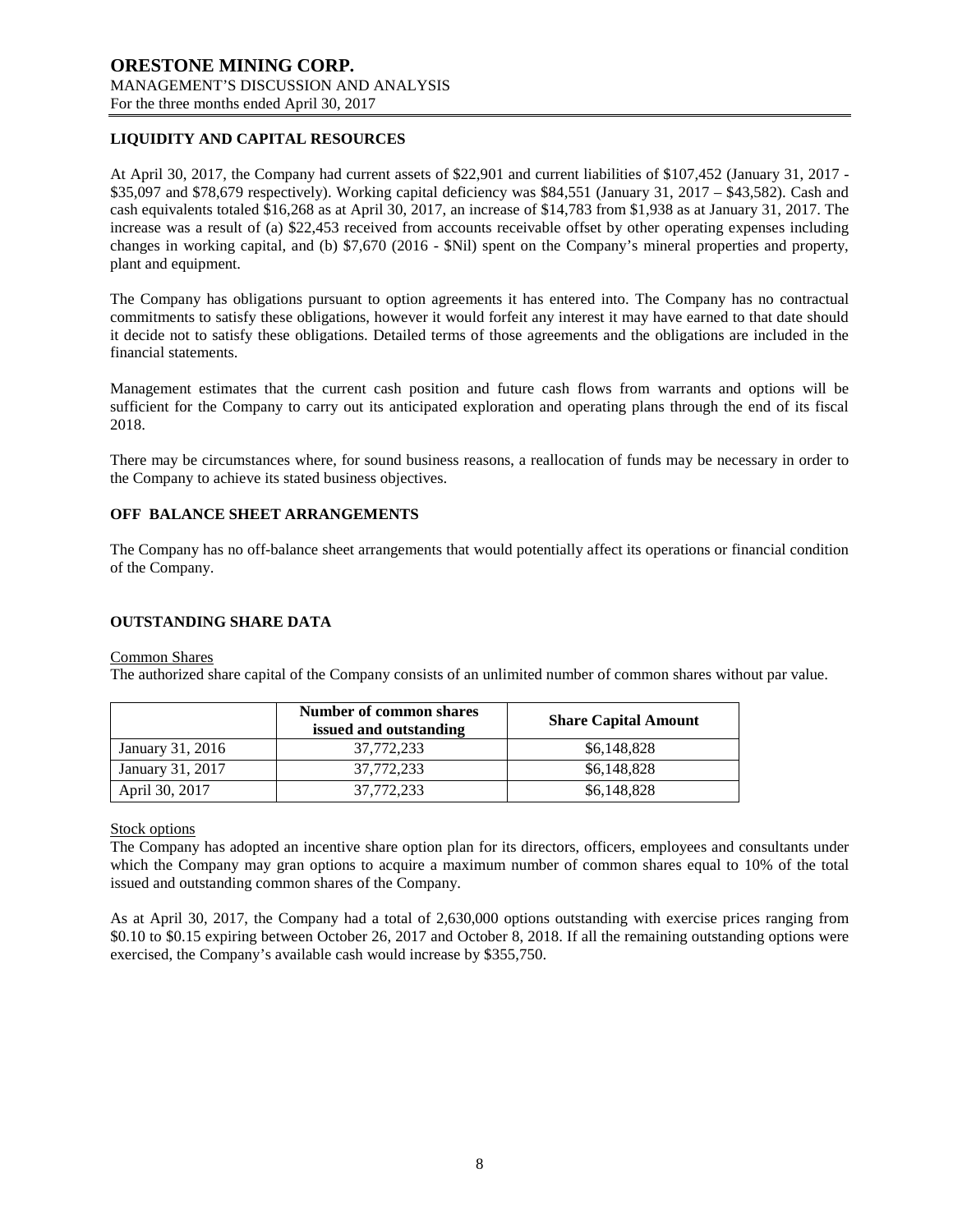| Number of<br>shares | Exercise<br>price $(\$)$ | Expiry date      |
|---------------------|--------------------------|------------------|
| 1,855,000           | 0.15                     | October 26, 2017 |
| 625,000             | 0.10                     | June 28, 2018    |
| 150,000             | 0.10                     | October 8, 2018  |
| 2,630,000           |                          |                  |

As at April 30, 2017 stock options were outstanding as follows:

At the date of this MD&A, there were 37,772,233 common shares issued and outstanding and 40,402,233 common shares outstanding on a diluted basis.

### **RELATED PARTY TRANSACTIONS**

a) Key management personnel compensation

The aggregate value of transactions and outstanding balances relating to key management personnel and entities over which they have control or significant influence were as follows:

|                              | April 30,                | April 30, |
|------------------------------|--------------------------|-----------|
|                              | 2017                     | 2017      |
|                              |                          |           |
| Short-term employee benefits | 16,800                   | 32,640    |
| Share-based payments         | $\overline{\phantom{0}}$ | -         |
|                              | 16,800                   | 62,640    |

#### b) Other related party transactions

|                                                                |         | Total charged as at |           | Balance outstanding as at |             |
|----------------------------------------------------------------|---------|---------------------|-----------|---------------------------|-------------|
|                                                                |         | April 30,           | April 30, | April 30,                 | January 31, |
| Amounts receivable from:                                       | Service | 2017                | 2016      | 2017                      | 2017        |
|                                                                |         |                     |           |                           |             |
| A public company with a director in<br>common with the Company | Rent    | 5.040               | 3.271     | 5.488                     | 21,000      |
|                                                                |         | 5.040               | 3.271     | 5.488                     | 21,000      |

Amounts owing to/from related parties are non-interest bearing, unsecured, and have no fixed terms of repayment.

### **PROPOSED TRANSACTIONS**

The Company does not currently have any proposed transactions approved by the board of directors. All current transactions are fully disclosed in the financial statements for the three months ended April 30, 2017.

# **OTHER ITEMS NOT RELATED TO ONGOING BUSINESS ACTIVITIES**

#### *Changes in the direction of business*

Since incorporation on April 30, 2007, the Company is and continues to be primarily in the exploration stage with respect to its mineral properties.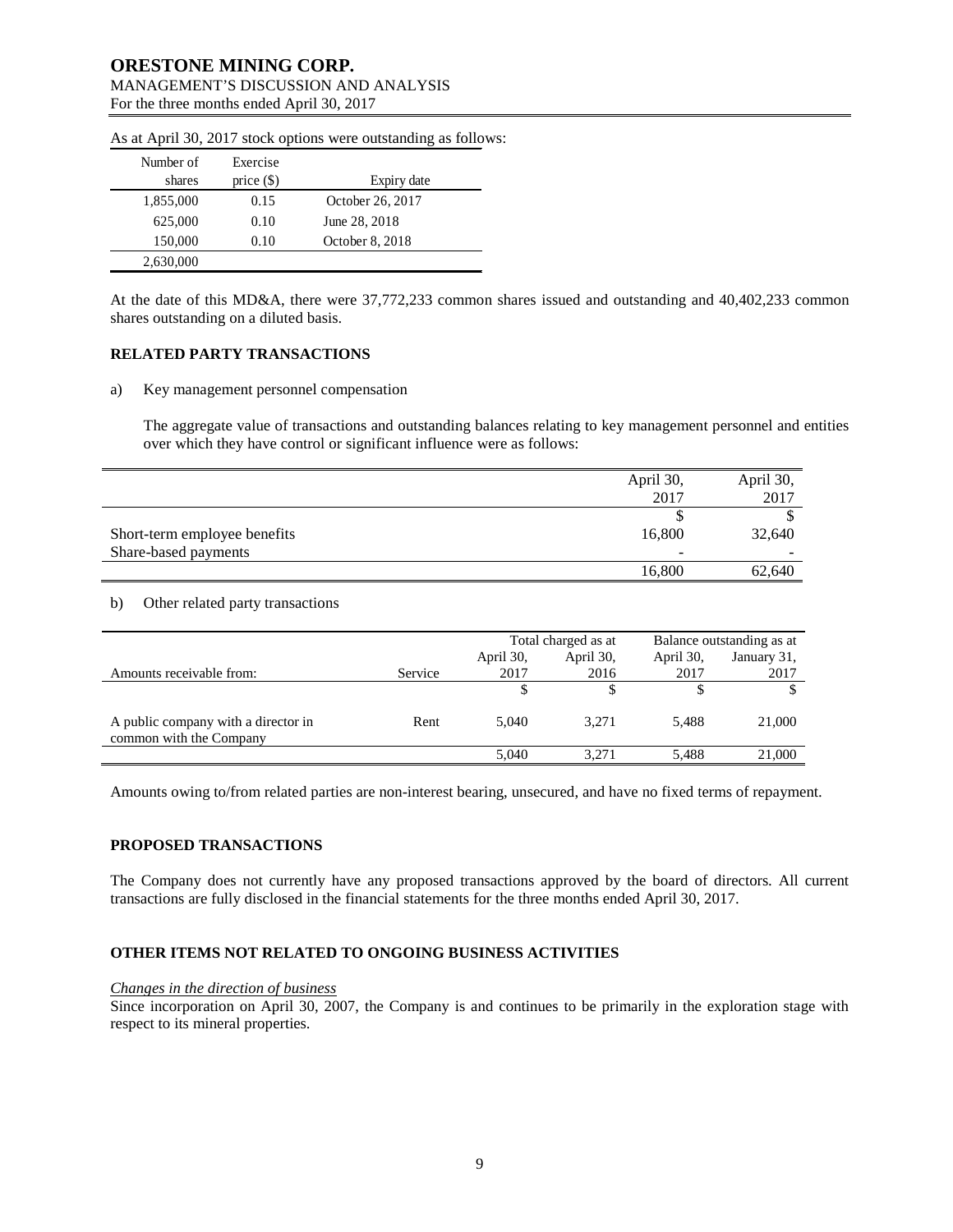### **FINANCIAL INSTRUMENTS AND RISK MANAGEMENT**

The Company's financial instruments consist of cash, receivables, mineral tax credit recoverable, loans payable, accounts payable and due to related parties. The carrying value of these financial instruments approximates their fair value and are measured based on Level 1 of the fair value hierarchy. The Company's financial instruments are exposed to certain financial risks, including currency risk, credit risk, liquidity risk and interest risk.

#### **Management of Financial Risk**

The Company's financial instruments are exposed to certain financial risks, which include credit risk, interest rate risk, liquidity risk, and market risk.

#### *Credit Risk*

Credit risk is the risk that one party to a financial instrument will fail to fulfill an obligation causing the other party to incur a financial loss. The Company is exposed to credit risks arising from its cash holdings and receivables. The Company manages credit risk by placing cash with major Canadian financial institutions. Receivables are due from the Government of Canada and for reimbursements. Management believes that credit risk related to these amounts is low. As at April 30, 2017, the Company's maximum exposure to credit risk is the carrying value of its cash equivalents and accounts receivable.

#### *Interest Rate Risk*

Interest rate risk is the risk that an investment's value will change due to a change in the level of interest rates. The Company's exposure to interest rate risk relates to its ability to maintain the current rate of interest on its short-term investment.

#### *Liquidity Risk*

Liquidity risk is the risk that the Company will not have sufficient funds to meet its financial obligations when they are due. To manage liquidity risk, the Company reviews additional sources of capital to continue its operations and discharge its commitments as they become due.

#### *Market Risk*

Market risk is the risk that the fair value or future cash flows of a financial instrument will fluctuate because of changes in market prices. Market risk comprises three types of risk: currency risk, interest rate risk and price risk. The Company is not subject to currency risk as the functional currency is the Canadian dollar. The Company does not use any form of derivative or hedging instruments to reduce its foreign currency risk. The Company is not affected by price risk.

#### *Management of Industry Risk*

The Company is engaged primarily in the mineral exploration field and manages related industry risk issues directly. The Company is potentially at risk for environmental reclamation and fluctuations in commodity based market prices associated with resource property interests. Management is of the opinion that the Company addresses environmental risk and compliance in accordance with industry standards and specific project environmental requirements.

#### *Commodity Price Risk*

The ability of the Company to explore its mineral properties and the future profitability of the Company are directly related to the market price of gold and other precious metals.

#### **Management of Capital**

The Company manages its common shares, stock options and warrants as capital. The Company's objectives when managing capital are to safeguard the Company's ability to continue as a going concern in order to pursue the exploration of its mineral properties to maintain a flexible capital structure which optimizes the costs of capital at an acceptable risk.

The Company manages the capital structure and makes adjustments to it in light of changes in economic conditions and the risk characteristics of the underlying assets. To maintain or adjust the capital structure, the Company may attempt to issue new shares and, acquire or dispose of assets.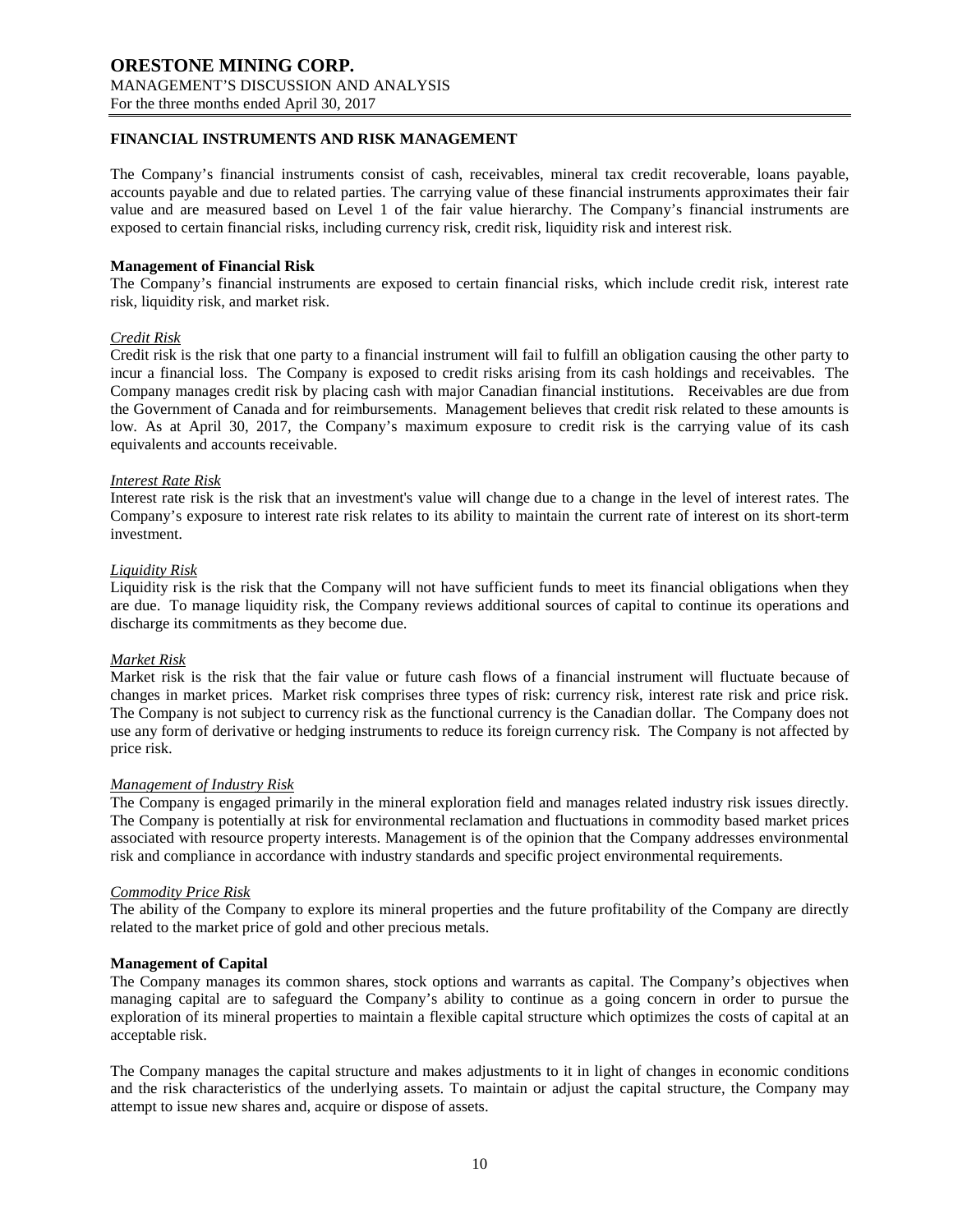### **ACCOUNTING ESTIMATES AND JUDGMENTS**

The preparation of the condensed consolidated interim financial statements requires management to make estimates and judgments and form assumptions that affect the reported amounts and other disclosures in these financial statements. The estimates and associated assumptions are based on historical experience and various other factors that are believed to be reasonable under the circumstances, the results of which form the basis of making the judgments about carrying values of assets and liabilities that are not readily apparent from other sources. Actual results may differ from these estimates under different assumptions and conditions.

The estimates and underlying assumptions are reviewed on an ongoing basis. Revisions to accounting estimates are recognized in the period in which the estimate is revised if the revision affects only that period or in the period of the revision and further periods if the review affects both current and future periods.

Critical accounting estimates are estimates and assumptions made by management that may result in material adjustments to the carrying amount of assets and liabilities within the next financial year. Critical estimates used in the preparation of these financial statements include, among others, the recoverability of accounts receivable and deferred income tax assets, impairment of assets, measurement of share-based payments and valuation of reclamation obligations.

Critical accounting judgments are accounting policies that have been identified as being complex or involving subjective judgments or assessments. Critical accounting judgments include the expected economic lives of and the estimated future operating results and net cash flows from exploration properties and equipment.

#### **New, Amended and Future IFRD pronouncements**

The Company has adopted the following revised standards, effective February 1, 2015. There was no consequential impact upon adoption.

IFRS 8 – Operating Segments – was amended to require (i) disclosure of judgements made by management in aggregating segments, and (ii) a reconciliation of segment assets to the entity's assets when segment assets are reported.

IAS 24 – Related Party Transactions – was amended to (i) revise the definition of "related party" to include an entity that provides key management personnel services to the reporting entity or its parent, and (ii) clarify related disclosure requirements.

The following standards have been published and are mandatory for the Company's annual accounting periods beginning on or after February 1, 2018:

IFRS 7 – Financial Instruments – Disclosures - was amended to require additional disclosures on transition from IAS 39 to IFRS 9. The Company is currently evaluating the extent of the impact of the adoption of this standard.

IFRS 9 – Financial Instruments - introduces new requirements for the classification and measurement of financial assets and liabilities. The Company is currently evaluating the extent of the impact of the adoption of this standard.

The application of these new and revised IFRS has not had any material impact on the amounts reported for the current and prior periods but may affect the accounting for future transactions or arrangements.

# **OTHER MD&A DISCLOSURE REQUIREMENTS**

#### Information available on SEDAR:

As specified by National Instrument 51-102, Orestone advises readers of this MD&A that important additional information about the Company is available on the SEDAR website (www.sedar.com).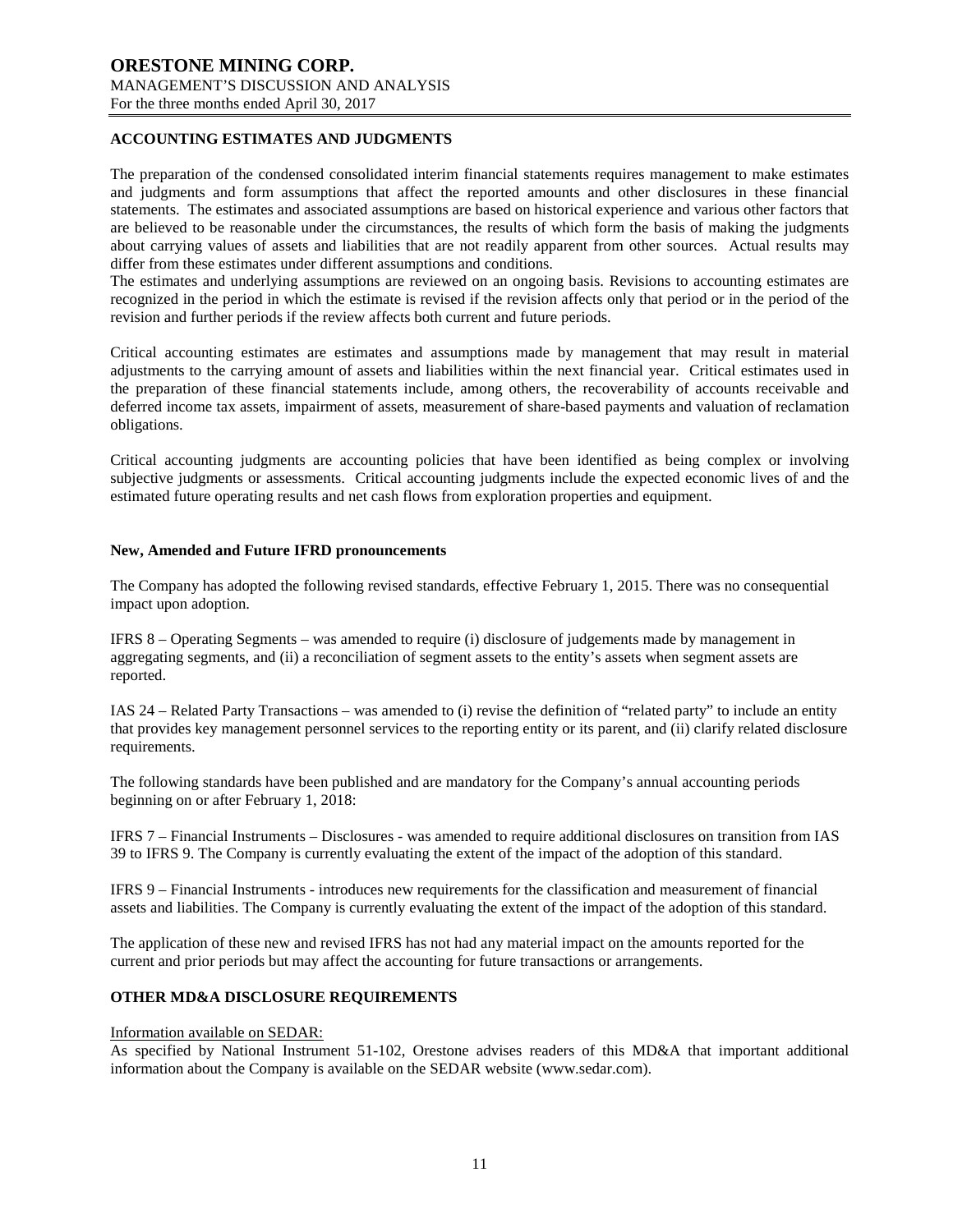### Disclosure by venture issuer without significant revenue

An analysis of the material components of the Company's general and administrative expenses is disclosed in the financial statements to which this MD&A relates. An analysis of the material components of the mineral property and deferred exploration costs of the Company's mineral properties for its first two completed financial years is disclosed in Note 6 to the financial statements to which this MD&A relates.

### Going concern issue

The Company is in the exploration stage and has no revenue or income from operations. The Company has limited capital resources and has to rely upon the sale of equity and/or debt securities for cash required for exploration and development purposes, for acquisitions and to fund the administration of the Company. Since the Company does not expect to generate any revenues from operations in the near future, it must continue to rely upon the sales of its equity or debt securities or joint venture agreements to raise capital. It follows that there can be no assurance that financing, whether debt or equity, will be available to the Company in the amount required by the Company at any particular time or for any period and that such financing can be obtained on terms satisfactory to the Company.

The Company's financial statements have been prepared on a going concern basis which assumes that the Company will be able to realize its assets and discharge its liabilities in the normal course of business for the foreseeable future. The continuing operations of the Company are dependent upon its ability to obtain the necessary financing to meet its ongoing commitments and further its mineral exploration programs.

The Company may encounter difficulty sourcing future financing in light of the recent economic downturn. The current financial equity market conditions and the inhospitable funding environment make it difficult to raise capital through the private placements of shares. The junior resource industry has been severely affected by the world economic situation as it is considered speculative and high-risk in nature, making it even more difficult to fund. While the Company is using its best efforts to achieve its business plans by examining various financing alternatives, there is no assurance that the Company will be successful with any financing ventures.

### Evaluation of Disclosure Controls and Procedures

Disclosure controls and procedures are designed to provide reasonable assurance that all relevant information is gathered and reported to senior management, including the Company's Chief Executive Officer and Chief Financial Officer, on a timely basis so that appropriate decisions can be made regarding public disclosure. Management of the Company, with the participation of the Chief Executive Officer and Chief Financial Officer, has evaluated the effectiveness of the Company's disclosure controls and procedures as at April 30, 2017, as required by Canadian securities law. Based on that evaluation, the Chief Executive Officer and the Chief Financial Officer have concluded that, as of April 30, 2017, the disclosure controls and procedures were effective to provide reasonable assurance that information required to be disclosed in the Company's annual filings and interim filings (as such terms are defined under National Instrument 52-109 Certification of Disclosure in Issuer's Annual and Interim Filings) and other reports filed or submitted under Canadian securities laws were recorded, processed, summarized and reported within the time period specified by those laws and that material information was accumulated and communicated to management of the Company, including the Chief Executive Officer and the Chief Financial Officer, as appropriate to allow for accurate disclosure to be made on a timely basis.

# Changes in Internal Control over Financial Reporting

Internal control over financial reporting is a process designed to provide reasonable assurance regarding the reliability of financial reporting and the preparation of financial statements for external purposes in accordance with IFRS. The Chief Executive Officer and Chief Financial Officer have concluded that there has been no change in the Company's internal control over financial reporting during the period ended April 30, 2017 that has materially affected, or is reasonably likely to materially affect, the Company's internal control over financial reporting. As of April 30, 2017, the Company's internal control over financial reporting was effective.

#### Cautionary Statement

This document contains "forward-looking statements" within the meaning of applicable Canadian securities regulations. All statements other than statements of historical fact herein, including, without limitation, statements regarding exploration results and plans, and the Company's other future plans and objectives, are forward-looking statements that involve various risks and uncertainties. Such forward-looking statements include, with limitation, (i)